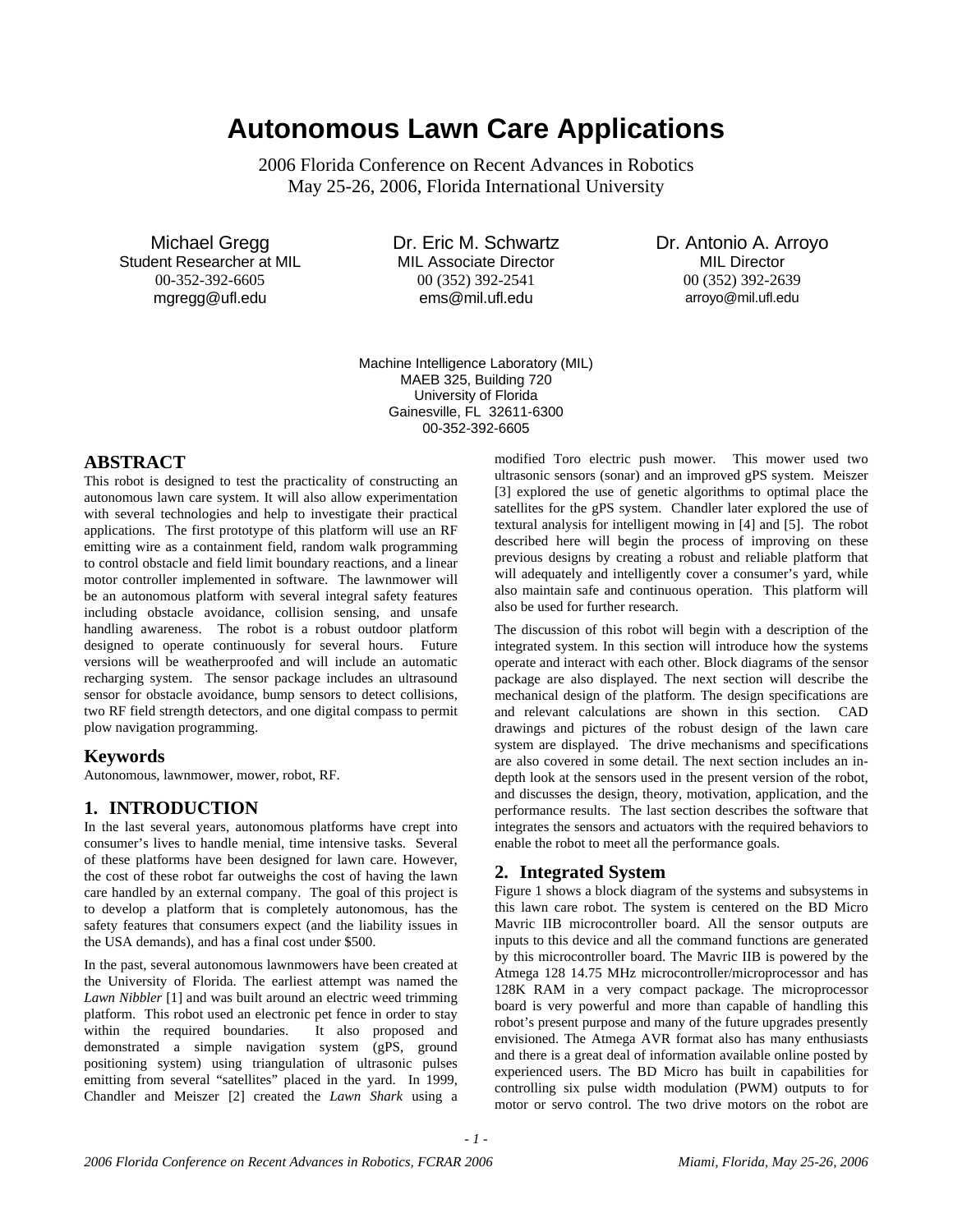controlled by a PWM signal sent from the microprocessor board to motor drivers contained within the motor assemblies. Two sensors are connected to the I2C connections on the board. Several I/O ports on this board allow other sensors and an LCD display to be readily integrated into the design



**Figure 1.** Preliminary Block Diagram of subsystems

The values from the boundary sensors (an electric pet fence) are analyzed using a fuzzy logic algorithm. When, for example, a boundary is found, the PWM signals to one or both of the drive motors are modified to turn the platform away from the boundary. The motor has onboard circuitry that controls speed and direction of the drive motor. The robot uses and LCD display driven by the microprocessor and mounted on the upper surface of the platform to show motor speeds and directions, the distance to an obstacle determined by the ultrasound sensor, and bearing determined by the compass.

#### **2.1 Mobile Platform**

The platform (shown in Figure 2) was designed to support 30 pounds over 20 inches without significant deflection [6]. The platform is made of aluminum, and has two levels. The upper level is made of 1/16" sheet aluminum and supports the sensors and the microcontroller board. The lower level is made of a 1/4" aluminum plate which supports the drive motors, the cutting motors, and the batteries. The upper level is connected to the lower level by 4 supports visible in Figure 3. The supports are constructed from 3/4" square aluminum bars, with a wall thickness of 1/8". The upper level supports, motor mounts, and



front wheel supports are welded into place. Figure 4 shows the fully assembled platform. The platform is supported on four 6 inch diameter wheels. The platform currently has only one cutting height, however improvements in the design are being made to permit a range of cutting heights.



**Figure 3**. Lower Level of Robot



# **2.2 Actuation**

The robot is propelled by two motors, each providing 300 oz-in of torque. The force required to commence motion [6] of the lawnmower is determined by the equation

$$
F = u \times N , \qquad EQN. 1
$$

where F is the required force, u is the coefficient of friction between rubber and grass  $(-0.35)$  [7], and N is the normal force at each wheel. The normal force was set at 10 lbs to give a factor of reliability, resulting in a required force of 3.5 lbs. The required torque is determined by the equation

$$
T = r \times F , \qquad \qquad EQN. 2
$$

where  $T$  is the torque required,  $r$  is the radius of the wheels  $(3)$ inches), and F is the force (from Eqn 1). The torque required at each motor is 10.5 in-lbs. The motors selected were the Pittman N2300 Series Brushless Motors, with a torque rating of 18.75 inlbs. The motors are connected to the wheels by a shaft. The shaft is firmly attached to the motor by setscrews and the wheel is held in place by cotter pins. The robot maneuvers by changing the

*2006 Florida Conference on Recent Advances in Robotics, FCRAR 2006 Miami, Florida, May 25-26, 2006*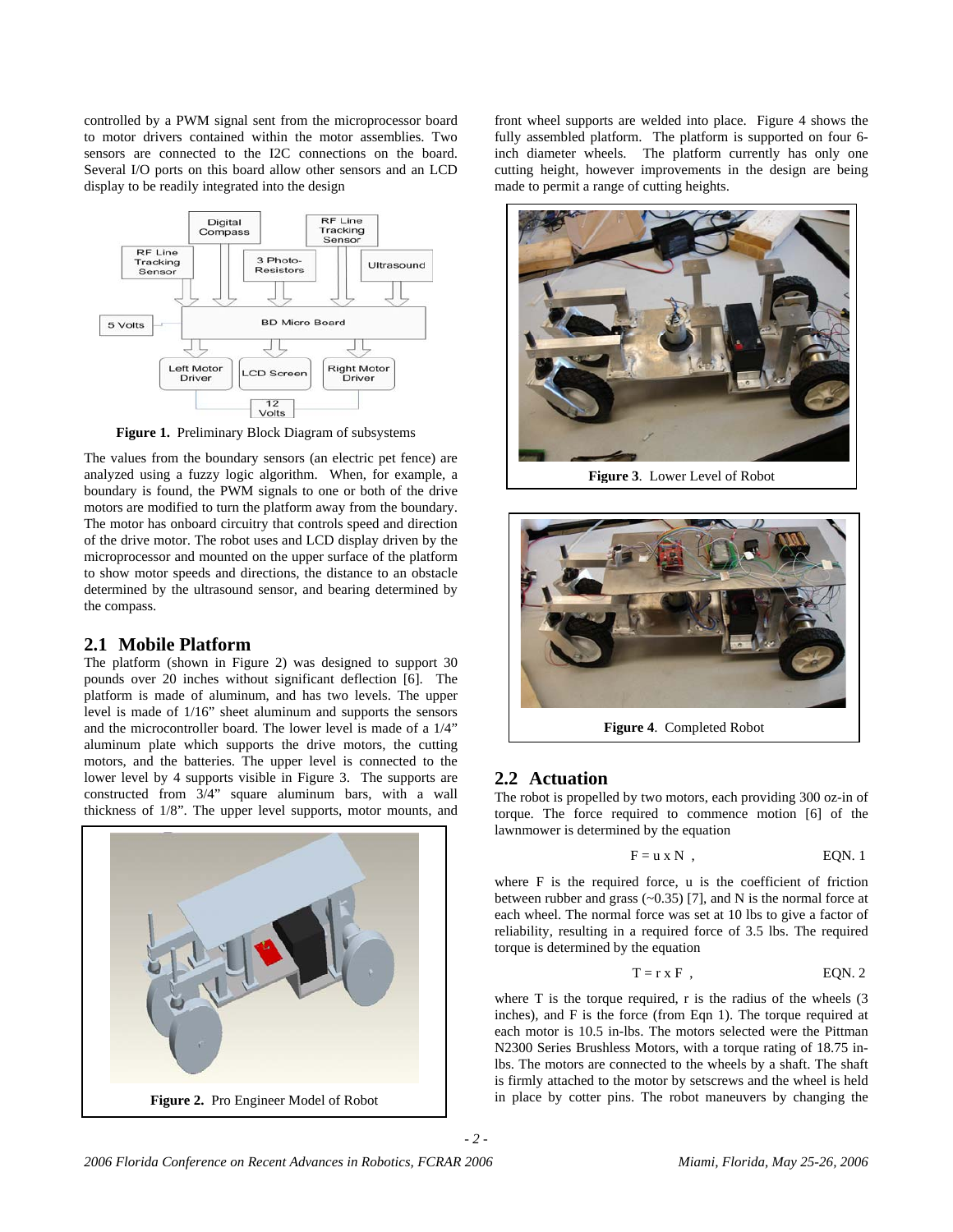speed and direction of each of the two drive motors. These parameters are controlled by two PWM signals from the Mavric board sent to control boards integrated in the motor assemblies.

The control board used is the Pittman 2311 Onboard Feedback and Control Board. The controller uses 5 wires as inputs and 2 wires as outputs. The controller inputs power, direction, and speed. The speed is varied by a PWM signal. The range is 2 KHz to 10 KHz, and the signal is a 5 volt pulse with a duty cycle between 0 and 100% pulse width. The wide range of PWM frequencies made the process of integrating the drive motor with the Atmel 128's internal clock very easy. A pre-scalar is used to adjust the internal clock to a frequency suitable for PWM generation. Equation 3 [8] shows the formula required to calculate the pre-scalar value used with the PWM control, where  $f_{clk}$   $_{l0}$  is the clock speed of the microprocessor,  $f_{OChxPWM}$  is the PWM signal generated, N is the prescaler, and TOP is the maximum number in the timer's counter. Since this is an 8 bit timer, the value for TOP is 255. An 8 bit timer was used as opposed to the available 16 bit timer because the resolution in an 8 bit timer is more than adequate for the design purpose. The current design allows 256 possible motor speeds. A 16 bit timer would allow 65,536 possible motor speeds.

$$
f_{OChxPWM} = \frac{f_{\text{c}||\text{c}}}{N \cdot (1 + TOP)} \quad , \quad \text{EQN. 3}
$$

Using this equation and pre-scalar of 8, a 7.2 KHz signal is generated. The PWM signal is made by setting the OCR1AL and OCR1BL registers to a certain value. OCR1AL controls the right motor, while OCR1BL controls the left motor. The timer continuously counts from 0 to 255 and then resets itself to 0. When the timer matches the value set in OCR1AL or OCR1BL, the output pin on the Mavric board which controls the motors' PWM signal is set to  $+5$  volts. When the timer returns to zero, the output pin is set to 0 volts. This continuous pattern creates a square wave which comprises the PWM signal. The lower the value in OCR1AL or OCR1BL is, the sooner the square wave starts, and the longer the square wave lasts. This in turn increases the output of the motor. At extreme values near 255 the motor does not recognize the short spike and the opposite effect is produced. The control board also has a difficult time with the signal if it is too close to zero. The motors are controlled in the software by a simple while loop with several if statements. Short delays are built into the function to smooth out the motor reaction. The result is a smooth linear reaction to a motor speed change (Figure 6). A sample of the motor driver code as well as a chart of the motor response is shown in Figure 5 and 6.

void motor(int dirl, int speedl….){ while(speed\_val\_l != speedl  $\parallel$  speed\_val\_r != speedr.... …… if(speed\_val\_l > speedl){  $OCR1BL = OCR1BL +1;$  speed\_val\_l--;} ……. delay\_ms(5); **Figure 5.** Sample Code for Motor Drivers



The front wheels are mounted in a fashion that permits a zero turning radius (see Figure 7). The cutting motor is a 12 Volt DC motor with a weed trimmer head taken from a cordless weed trimmer. Currently it is turned on and off through the microprocessor board in response to sensor readings. The drive and cutting motors will be powered by a 12 Volt, 7 Amp-hour lead acid battery mounted on the lower platform. The drive motors draw .25 Amps each, giving the motors a projected run time of several hours.



#### **2.3 Sensors**

The lawnmower's sensors are designed to ensure safe and efficient operation of the robot. The robot has a Devantech SRF-08 Ultrasound Sensor for obstacle avoidance. The sensor is mounted in the front facing forward with no obstructions. The performance data for this sensor is shown in Figure 8. The range is accurate from 30 inches to 1 inch. The sonar will only detect large objects beyond 36 inches. For redundancy, the robot has several bump sensors mounted on the front and sides to detect collisions. The robot also has a digital compass which can be used for a rudimentary plow navigation pattern. The compass chosen was the Devantech CMPS-03 Digital Compass. Both of the Devantech sensors are connected with an I2C connection to the microprocessor board. There are also photo-resistors mounted in the cutting section to detect light. This is a safety feature to prevent unsafe lifting while the cutting motor is on.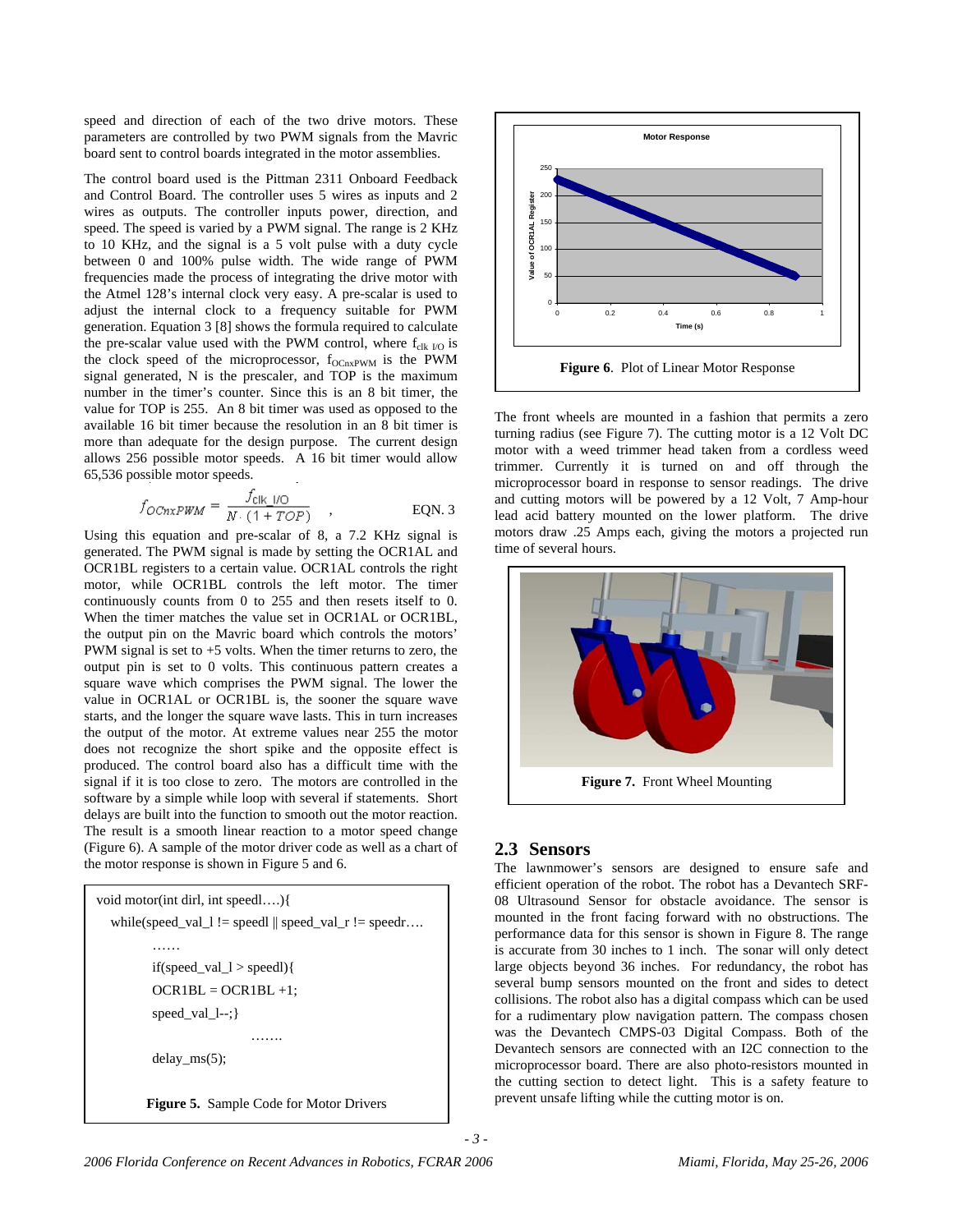

The boundary is controlled by an electronic pet fence, supplied by Radio Systems Corporation. The system includes a transmitter with a boundary wire, and separate collar unit.

The transmitter sends a 10 KHz sine wave over the boundary wire. When the collar is within range, it emits an electric shock. The unit was opened up, and the transformer that generates the large voltage shock was removed from the circuit. The output signal is taken across the gap where the transformer was removed. The output is a constant 5 volt signal when it is activated, and 0 volts when off. One sensor is currently mounted and implemented. Another sensor is in the development process. When an additional sensor is mounted, the robot will not only know that it reached the boundary, but also which side hit the boundary and the approximate direction that the robot reached the boundary.

# **2.4 Behaviors**

The robot uses random travel and reactions for its behavior. The robot travels in its initial start heading until an obstacle or the boundary is reached. When either of these circumstances occurs, the robot reverses both motors, turns to a random direction greater than 90 degrees and less than 270 degrees. The robot then continues this until another obstacle is hit or the boundary is reached and continues in this pattern until statistically, the yard has been covered. In the future, the robot will use the RF boundary sensors to "wall follow" with the boundary, then use the compass to complete a plow pattern. The behavior is implemented by running if statements in the main program loop, which compare the value of both the ultrasound and the input pins of the RF field detector sensor. A more efficient method using interrupts is being implemented.

#### **3 Cost**

The total replacement cost for this robot is just under \$700 (as detailed in Table 1). In the above bill of materials, the items with a star were donated by companies or were previously owned by the Machine Intelligence Lab. The actual cost to build this robot was \$397. It is my belief that the actual robot can still achieve its

goal of a production cost of less than \$500. I believe that if this robot were to be mass produced, an agreement with Radio Systems Corporation could be made, or circuitry could be designed to achieve a similar goal.

| <b>Budget</b>                    | Qnty           | <b>Price</b> | <b>Total</b> |
|----------------------------------|----------------|--------------|--------------|
| <b>BD Micro Board</b>            | 1              | \$100.00     | \$100.00     |
| Compass                          | 1              | \$50.00      | \$50.00      |
| Ultrasound                       | 1              | \$50.00      | \$50.00      |
| Photoresistors                   | 4              | \$<br>2.50   | \$10.00      |
| Petsafe Radio<br>Fence*          | 1              | \$254.95     | \$254.95     |
| <b>Cutting Motor</b>             | 1              | \$<br>30.00  | \$30.00      |
| Battery*                         | 1              | \$<br>29.00  | \$29.00      |
| <b>Batteries</b>                 | 1              | \$<br>10.00  | \$10.00      |
| Setscrews                        | $\overline{2}$ | \$<br>1.00   | \$<br>2.00   |
| Wheels                           | 4              | \$<br>6.00   | \$24.00      |
| <b>Bearings</b>                  | 2              | \$<br>9.09   | \$<br>18.18  |
| <b>Cotter Pins</b>               | 3              | \$<br>1.50   | \$<br>4.50   |
| Screws                           | 1              | \$<br>5.00   | \$<br>5.00   |
| Al Plate                         | 1              | \$<br>44.04  | \$44.04      |
| Al Sheet*                        | 1              | \$<br>12.94  | \$<br>12.94  |
| Al Rod                           | 1              | \$<br>4.88   | \$<br>4.88   |
| Al Wheel fork                    | 2              | \$<br>7.00   | \$14.00      |
| Al Square Bar                    | 2              | \$13.21      | \$26.42      |
| Al Motor Mounts                  | 1              | \$<br>4.00   | \$<br>4.00   |
|                                  |                |              |              |
| Total                            |                |              | \$693.91     |
| Table 1. Cost of Completed Robot |                |              |              |
| * denotes donated items          |                |              |              |

# **4. Conclusion**

This paper was written to demonstrate the feasibility of constructing an autonomous lawn care system for small applications and further research. Presently, this system only has the capabilities of a safe an autonomous lawnmower, similar to other robot lawnmowers now available for purchase. Past research has shown that a combination of plow cutting, wallfollowing and random travel based on the parameters of a given yard will be necessary to cover the yard efficiently (without full knowledge of the yard layout). Future designs may include a navigation system that permits even more efficient coverage.

# **5. Future Work**

*- 4 -* 

Work will be continued on this robot or a second prototype during the summer of 2006. During the next phase of the project, a recharging system will be added to the lawn care system. Other mechanical additions adjustments for cutting height, an additional motor and cutter for edging and a camera mounted on the front. The camera will be used to reproduce some of Chandler's work to detect the difference between cut and uncut grass. This will allow us to more efficiently determine a cutting pattern in open areas. The camera will also be used to determine the boundary between the sidewalk (or road) and the grass. We also intend to use the